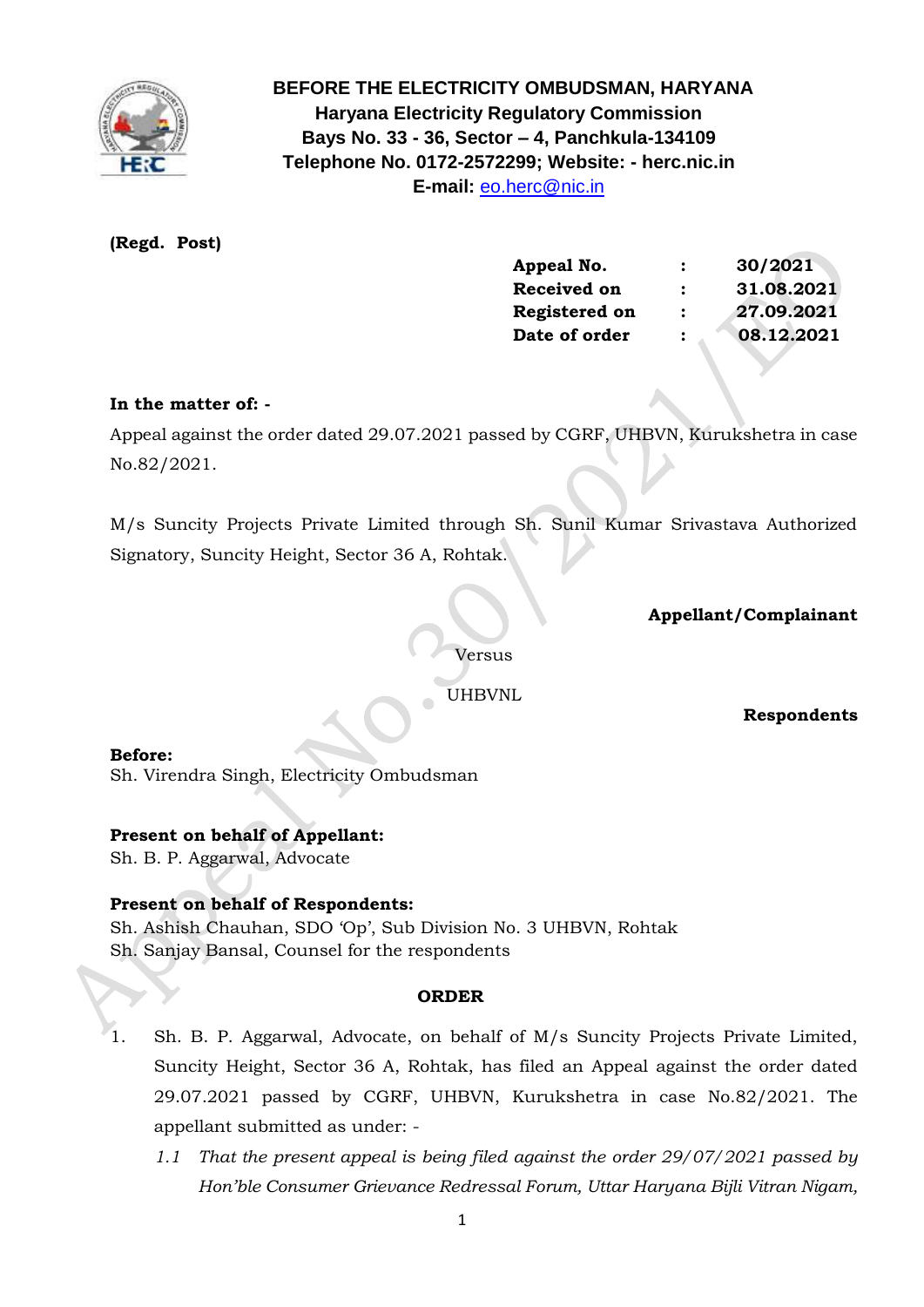*Kurukshetra, Haryana in case bearing C.G. NO. 82/2021 which was received on 30/07/2021 through email.*

- *1.2 That the brief facts of the case are as given below: -*
	- *I. That the appellant is a Private Limited Company and Sh. Sunil Kumar Srivastava is authorized by board of directors by way of resolution to file the present complaint on behalf of the company.*
	- *II. That the appellant has obtained an electricity connection through Account No.9552287326 Installed at Suncity Height Sector 36-A, Rohtak, Haryana-124001, Division- R43-No.III, Rohtak, Division- City Rohtak, under the category Tariff BULK SUPPLY – DOMESTIC with the Sanctioned Load of 480 KW at 11 KV Supply Voltage and paid the Security deposit as demanded by the respondents.*
	- *III. That the electricity connection was sanctioned for the society "SUNCITY HEIGHT" having 1036 apartments for which occupancy certificate was issued by Town Planner but out of 1036 , the Appellant has allotted 180 number of dwelling units till January 2019 and the Appellant started billing all these occupant as per the tariff provision .Similarly the Appellant started billing 311 flats owners in Dec.2019 and 330 flats owners in April 2020 and , 432 flats owners in Dec. 2020 and 491 flat owners in June 2021 which is as per the sheet submitted to the SDO and also filed before the Hon'ble CGRF.*
	- *IV. That on 09.01.2013 a notification was issued by the HERC for Single Point Supply to Residential Colonies or Office cum Residential Complexes of Employers, Group Housing Societies and Commercial cum Residential Complexes of Developers, Regulations and as per aforesaid notification an energy difference up to 4%, in case of supply on 11 KV, 5% in case of supply on 33 KV shall be permissible towards transformation and/or LT losses. The units have to be billed after deducting the 4% or 5 % from the total units consumed during a particular month depending upon the supply obtained by the society but Respondent has failed to comply with the aforesaid notification which was applicable w.e.f. 09/01/2013 and did not deduct 4% units from the date of connection. The respondent has stopped the benefit for the period April 2020 to Oct. 2020 and thus action of the respondents is illegal, arbitrary and unjustified.*
		- *V. That as per Section 47(1) of Electricity Act, 2003, a distribution licensee may require from a person, who requires a supply of electricity in pursuance of*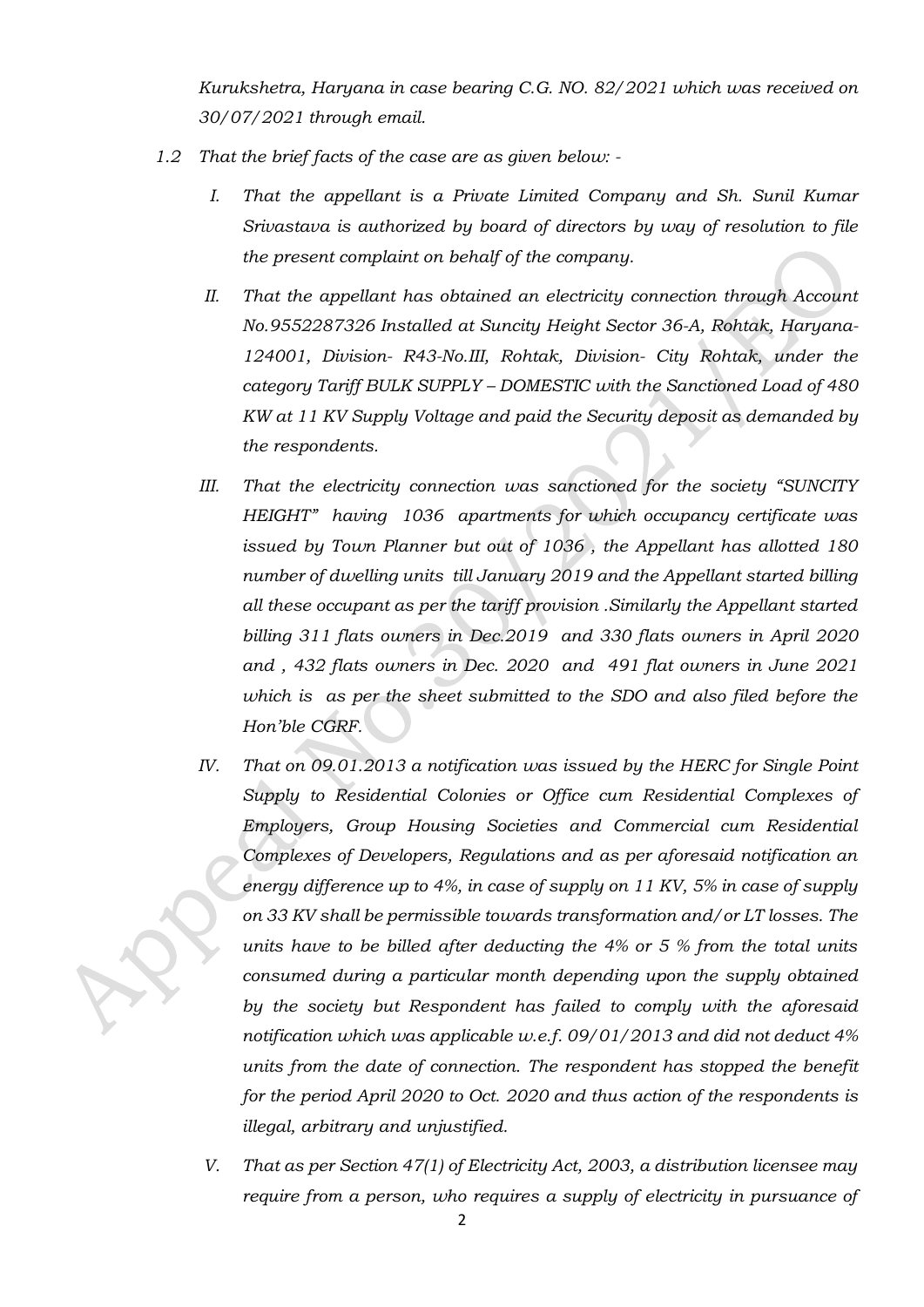*section 43, to give reasonable security as Advance Consumption Deposit (ACD) and accordingly the complainant was asked to deposit for 1500 KW load and the same was paid by the complainant but in the bill, security was shown less than the amount deposited by the complainant. Similarly, as per 47(4) of the said Act the distribution licensee shall pay interest equivalent to the bank rate or more, as may be specified by the concerned State Commission, on the security referred to in sub-section (1) but the respondent have failed to comply with this provision.*

- *VI. That as per the Directive issued by HERC under clause 5.8.1 & 5.8.2 of Regulation No. 34/2016 i.e. the Haryana Electricity Regulatory Commission (Duty to supply electricity on request, Power to recover expenditure incurred in providing supply and Power to require security) Regulations, 2016, the respondent was required to pay the interest in the month of April of each year but the respondent failed to make the payment of the interest in the month of April of each year , if the respondent has paid the interest for some year then the respondent is required to make the payment of the interest of balance year at the penal interest. The relevant para is reiterated as under: -*
	- *"5.8.1: The licensee shall pay interest to the consumer at the Bank rate as determined by the Reserve Bank of India on 1st April of each year or more as specified by the Commission payable annually on the Consumer's security deposit. The interest accrued during the year shall be adjusted in the consumer's bill for the first billing cycle of the ensuing financial year.*
	- *5.8.2: In case the interest accrued during the year is not adjusted in the consumer's bill for the first billing cycle of the ensuing financial year, the licensee shall be liable to pay interest at the rate of 18% for the period for which the payment of interest accrued is delayed."*
- *VII. That before filing the present complaint the Appellant has issued a legal notice on 24.03.2021 through the counsel to refund the excess amount paid by the Appellant along with the interest but the respondent has failed to respond to the legal notice and hence the present complaint.*
- *VIII. That since the respondent fails to comply with the Supply Code and various circular issued by the respondent and fails to give the slab benefit and hence the appellant was forced to file a complaint before the Consumer Grievances Redressal Forum, vide complaint No. 82/2021and in response to the*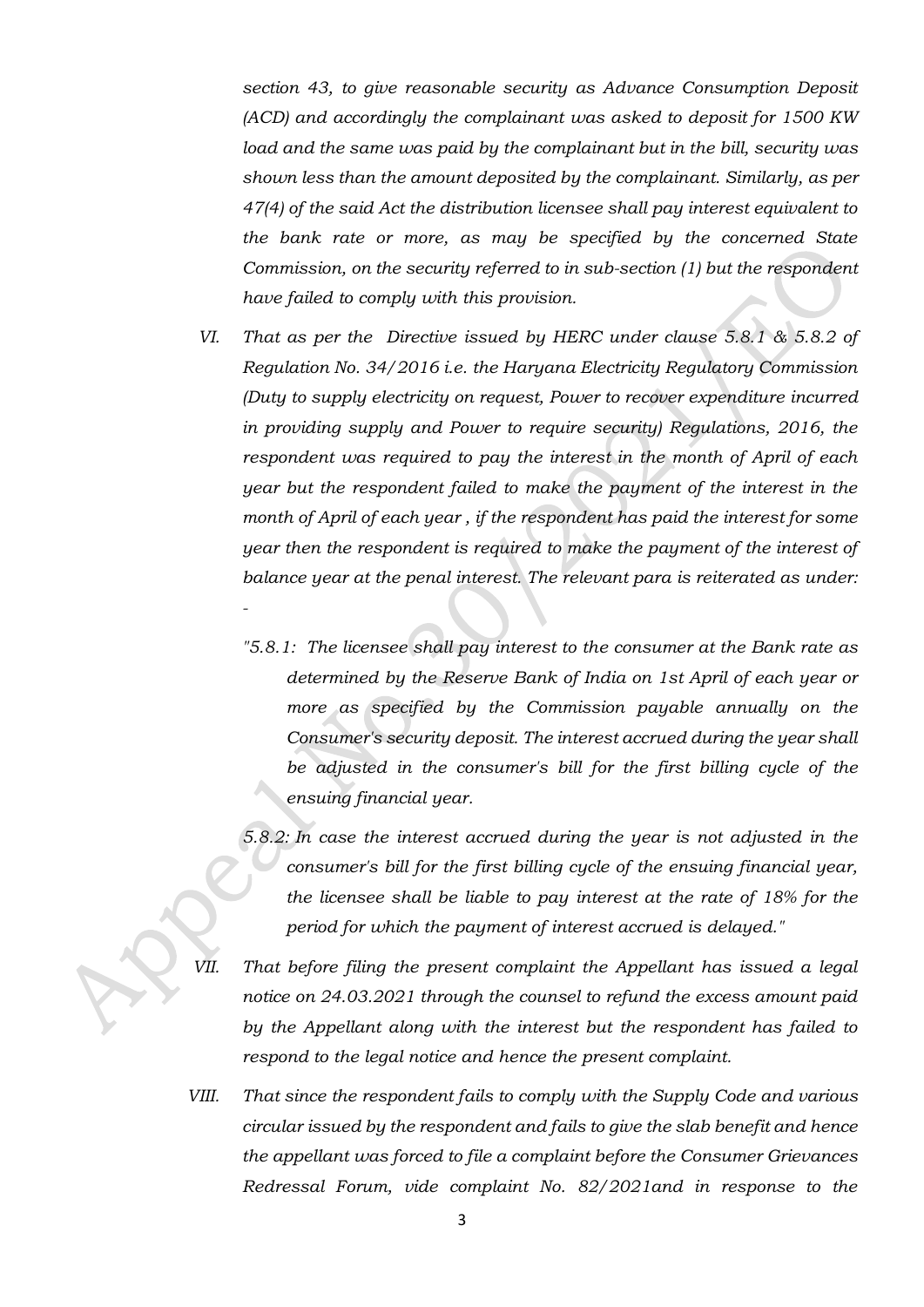*complaint the respondent filed the reply. The appellant filed the rejoinder to the reply and submitted the affidavit and record to show that number of flats were billed by the Appellant.*

*1.3 That the matter was heard on 27.07.2021 the Hon'ble Forum and the order was passed by the Hon'ble Forum on 29.07.2021.*

*Aggrieved from the order the Appellant preferred the appeal on the following grounds amongst the others which may be read as under: -*

- *I. Because the Hon'ble Forum has failed to consider the fact that while raising the bill, the respondent has failed to follow the law, tariff provision, circular issued by the HERC and tariff orders and raised illegal bills causing huge loss to the appellant.*
- *II. Because the Hon'ble Forum has failed to consider the facts that at the time of the sanctioned of the connection the Appellant has applied for the electrification of the entire project and partial load was sanctioned to the Appellant society.*
- III. Because the Hon'ble Forum has failed to consider the facts that the *respondent was ready to give the benefit of slab from the date of filling the complaint before the Hon'ble Forum subject to verification but the site was never verified by the respondent.*
- *IV. Because the Hon'ble Forum has failed to consider the facts that the Town and Country Planning Department has issued the occupancy certificate vide Memo No. ZP-647-Vol.-1/AD(RA)/2018/19934 Dated 09.07.2018 for 442 dwelling units and also issued the 2nd occupancy certificate vide Memo No. ZP-647-Vol.-1/AD(NK)/2019/2284 Dated 24.01.2019 for 378 dwelling units and thus the total occupancy certificate was issued for 442+ 378= 820 dwelling units till January 2019.*

*V. Because the Hon'ble Forum has failed to consider the facts that after obtaining the occupancy certificates, the Appellant has allotted 180 number of dwelling units till January 2019 and the Appellant started billing all these occupant as per the tariff provision .Similarly the Appellant started billing 311 flats owners in Dec.2019 and 330 flats owners in April 2020 and , 432 flats owners in Dec. 2020 and 491 flat owners in June 2021 which is as per the sheet submitted before the SDO and also filed before the Electricity Ombudsman.*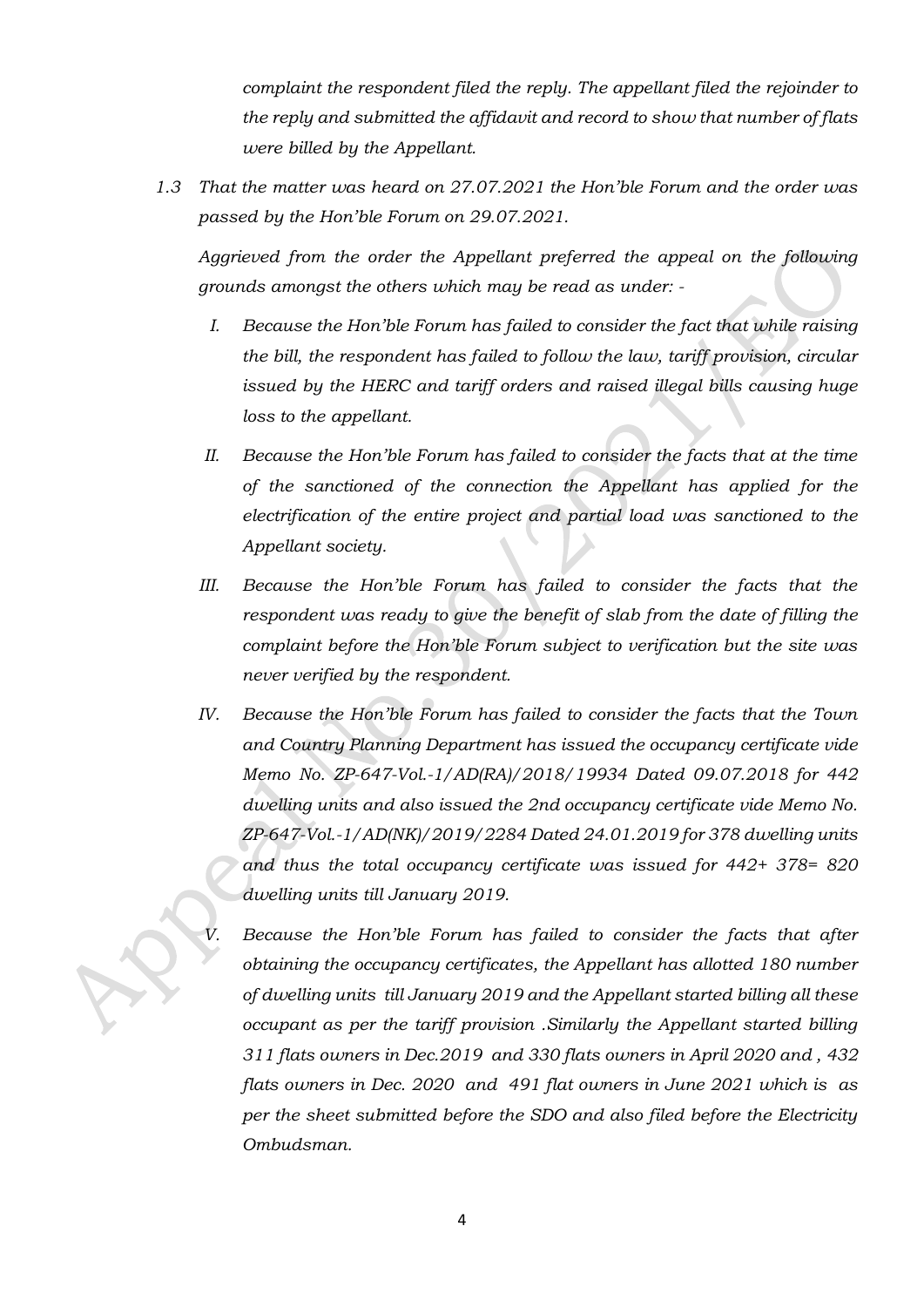- *VI. Because the Hon'ble Forum has failed to consider the facts that as per the tariff provision and as per the Single Point Supply to Residential Colonies or Office cum Residential Complexes of Employers, Group Housing Societies and Commercial cum Residential Complexes of Developers, Regulations 2013 and 2020 the Appellant has to give the slab benefit while raising the bills to the occupants of the society and if the society will not get the slab benefit then it is not feasible to give the slab benefit to the occupants.*
- *VII. Because the Hon'ble Forum has failed to consider the facts that the respondent company is giving the slab benefit to 800 dwelling units having the sanctioned load of 850 KW having CA No.2972260000 but refused to give the same benefit to the Appellant which amounts to discrimination and thus the respondent is discriminating between two consumers.*
- *VIII. Because the Hon'ble Forum has failed to consider the facts that in the tariff provision it is only mentioned that the respondent has to bill the consumer based on the consumption recorded per flat, if the consumption is more than 800 units then flat rate of Rs.6.20p will be charged and if it is less than 800 units then Rs.5.25p will be charged and the tariff provision does not say regarding the sanctioned load.*
- *IX. Because the respondent in its reply has categorically stated that they are ready to give the slab benefit from the date of filling the complaint before the Hon'ble Forum subject to verification and two JE will be deputed and despite the site verification no action was taken to give the slab benefit.*
- *X. Because the Appellant has given the details all the members of the society to whom the Appellant started billing from 2019 onwards and allowing the tariff benefit but this aspect was not considered by the Hon'ble Forum.*
- *1.4 That the appellant has not filed any other similar appeal either before this Hon'ble Commission or before any other Commission.*

# *P R A Y E R: -*

*It is therefore, most respectfully prayed that this Hon'ble Commission may kindly be pleased to: -*

*I. Accept the appeal of the appellant and the order 29/07/2021 passed by Hon'ble Consumer Grievance Redressal Forum, Uttar Haryana Bijli Vitran Nigam, Kurukshetra, Haryana in complaint bearing No. 82/2021 with respect to slab benefit may kindly be set aside and;*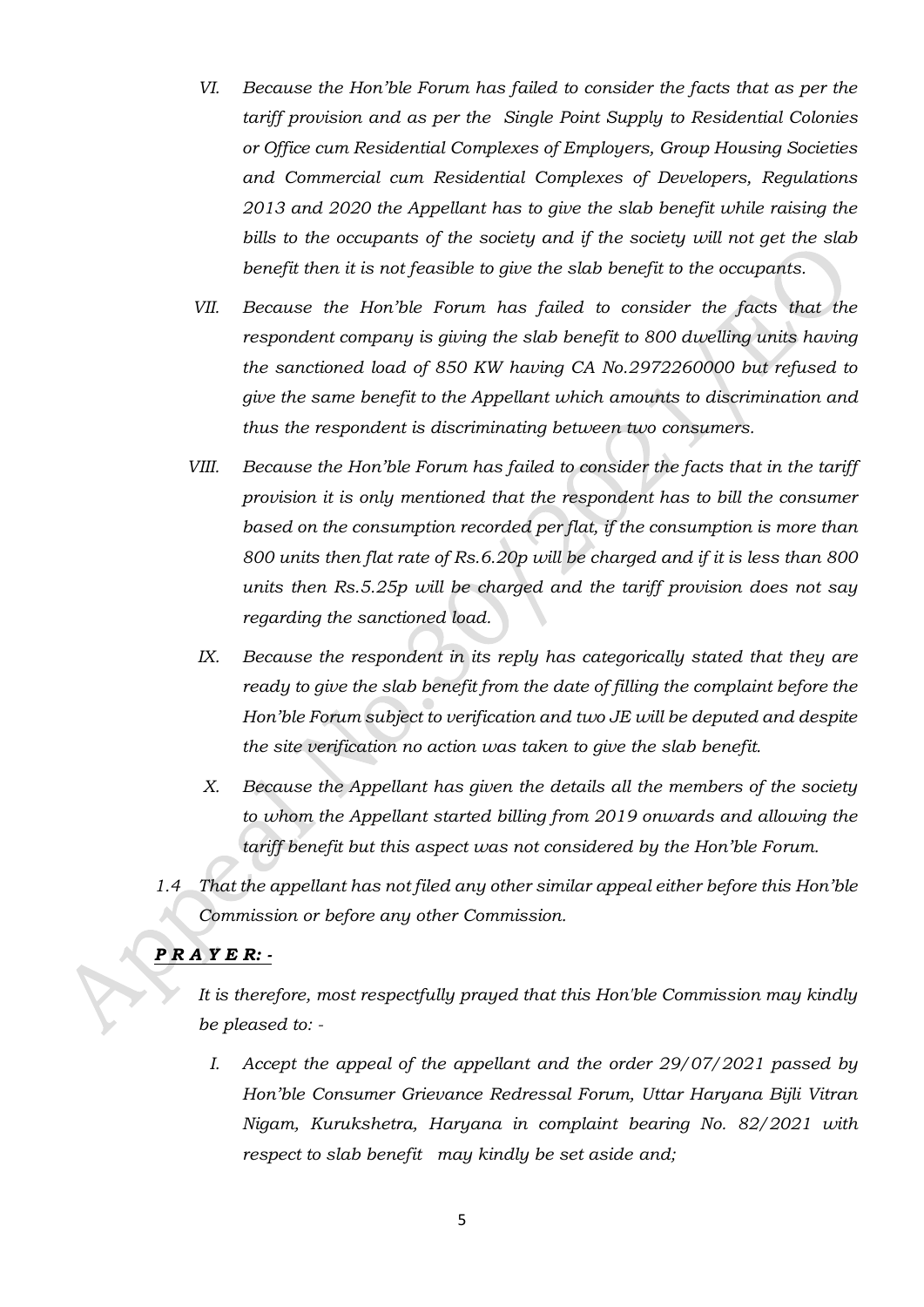- *II. Direct the respondent to revised the bill w.e.f. January 2019 till date as per the Regulation dated 09.01.2013 and as per Regulation 2020 and deduct the 4% units from the total units consumed and thereafter allow the slab system benefit to 180 number of dwelling units till January 2019 and 311 flats dwelling units from Dec.2019 and 330 flats dwelling units from April 2020 , 432 dwelling units from Dec. 2020 and 491 dwelling units from June 2021 on the balance 96% units out of the total units consumed or as this Hon'ble Ombudsman deems fit and pass any other or further order which this Hon'ble Commission may deem fit and proper in the facts and circumstances of the case in favour of appellant in the interest of justice.*
- 2. The appeal was registered on 27.09.2021 as an appeal No. 30/2021 and accordingly, notice of motion to the Appellant and the Respondents was issued on 27.09.2021 for hearing the matter on 06.10.2021.
- 3. SDO 'Op', Sub Division No. 3 UHBVN, Rohtak vide his email on 05.10.2021 has submitted the reply to the appeal as under: -
	- I. Point No 1: As per record of this office the electrification plan was got sanctioned for 80 No's of flats whose documents was submitted by the firm Sun City Heights. Now the firm has submitted to this office that they have 1036 apartments but 396 houses are occupied. The firm has submitted the representation regarding the slab rate of tariff to the society since DOC i.e.1.9.2018 which is not feasible being the plan sanctioned for 80 houses. As per order of CGRF the benefit of slab rate is not justified and therefore not allowed. The consumer has not submitted the completion certificate and CEI report for 396 flats and never apply for extension of load and the consumer applied for extension of load from 480 KW to 1000 KW on dated 29.7.2021 after MDI has been increased. The load of the consumer for 1036 apartments may be increased to approx. 4000 KW future.
	- II. Point No-2: The connection was released on dated 1.9.2018& from the date of connection the rebate of 4 % was given by the Nigam vide S/C No. 27/2017 but for the period of 2018-19 & 2019-20 rebate given was charged of Rs. 246840/- & now amount charged is withdrawn and amount has been adjusted in the billing of consumer in future bills. The rebate for the period 4/2020 to 9/2020 of Rs 155700/- @ of 4 % as per order of CGRF on dated 29.7.2021 on complaint number 82/2021 also has been adjusted in the consumer account. Hence the rebate is given from the date of connection to up to date.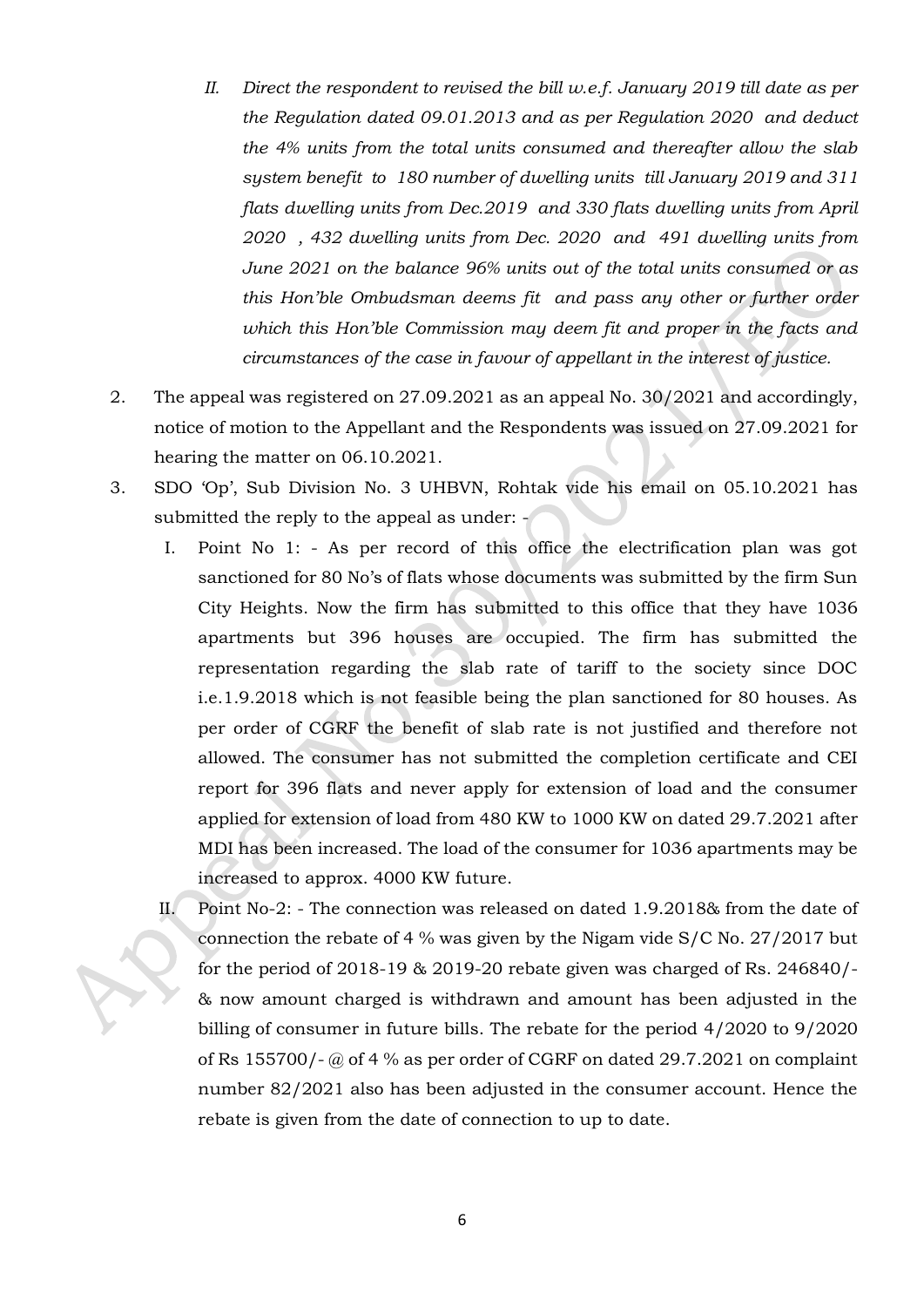- III. Point No 3: The interest of the ACD for the year 2018-19 is given Rs 22827.22/-. Similarly, for the 2019-20 the interest of ACD is given 23329.36/- The interest of 2017-18 is not applicable.
- 4. The hearing was held on 06.10.2021, as scheduled. The appellant submitted that no copy of the reply has been provided by the respondent. The respondent SDO is directed to provide a copy of the reply to the appellant. The matter was adjourned to 18.10.2021.
- 5. The hearing was held on 18.10.2021, as scheduled. The counsel for the appellant submitted that all issues raised in the complaint before the CGRF have been resolved except providing slab benefit on the basis of dwelling units.

The respondent SDO has argued that no benefit of slab on account of increase in number of dwelling units can be given to the appellant retrospectively as no intimation for the same was given by the appellant in the Nigam's office earlier. After hearing the parties, the respondents were directed to submit their stand in written on the issue within ten days with advance copy to the appellant. The matter was adjourned to 09.11.2021.

- 6. The Appellant vide his email on 06.11.2021 has emailed some orders passed by CGRF of DHBVN in similar matter for reference.
- 7. The hearing was held on 09.11.2021, as scheduled. At the outset, the respondent SDO submitted that L.R. HPU has engaged a counsel in this Appeal to defend the case on the behalf of Nigam and further, requested to fix another date of hearing. Acceding to the request of the respondent SDO, the matter was adjourned to 01.12.2021.
- 8. SDO 'Op', Sub Division No. 3 UHBVN, Rohtak vide his email on 24.11.2021 has submitted the reply to the appeal through counsel as under: -

# **Preliminary Objection: -**

I. That the appeal filed by the appellant is nothing but a blatant abuse of the process of law and same has been filed with ulterior motives to harass and humiliate the respondents. The appellant has put bare allegations on the respondent department without any evidence. As appellant has not submitted the completion certificate and CEI report of 396 flats and never applied for extension of load. When Hon'ble Forum questioned the appellant that why the load for the remaining flats was not got sanctioned in due course of time, then the appellant had no answer to the query raised by the Forum. Then how is it possible that the respondent department is liable to give the benefit of slab rate for 396 flats to the appellant and moreover, on hearing's order dated 18-10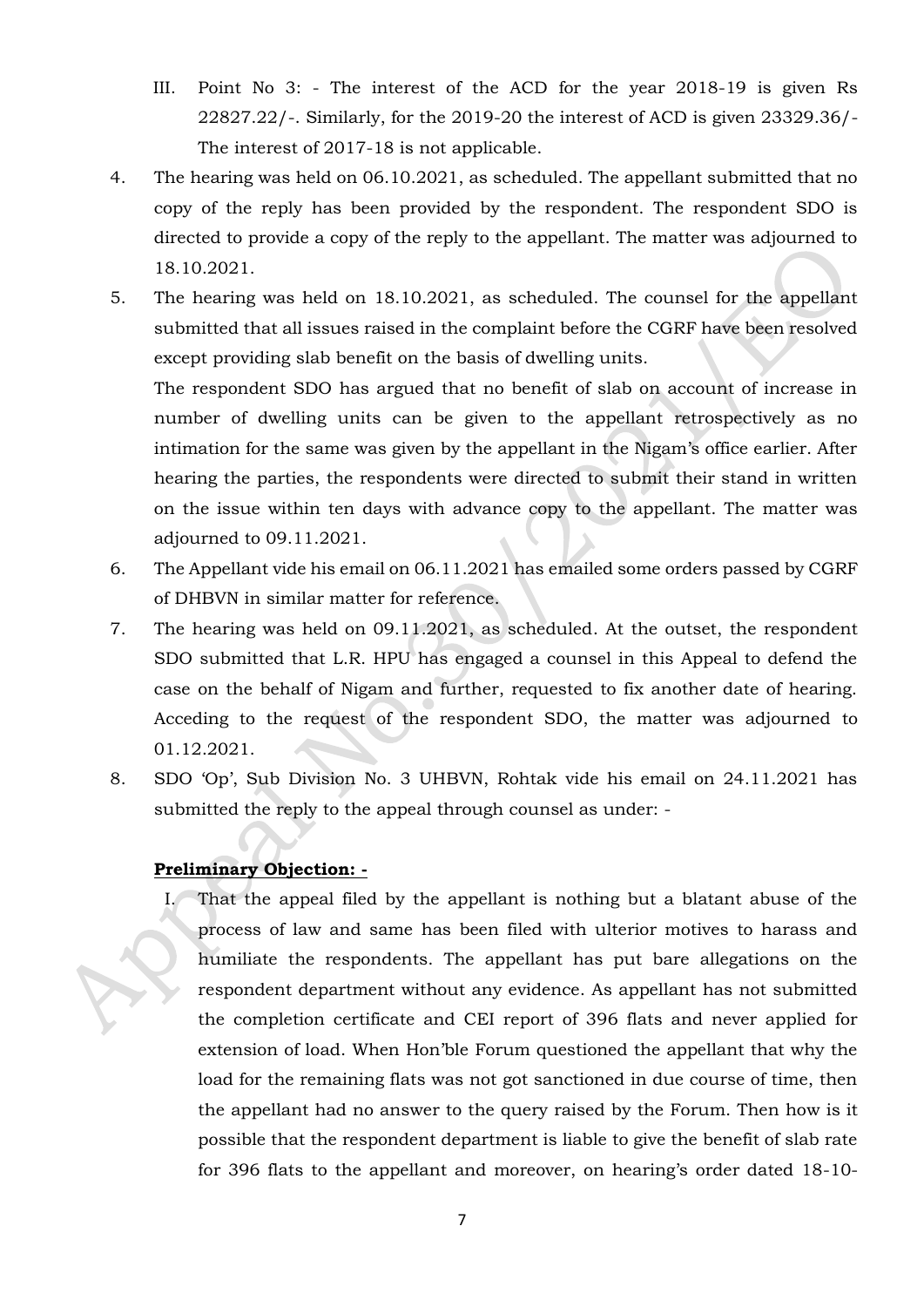2021 of Appeal, before Ld. Electricity Ombudsman the counsel for the appellant has submitted that all issues raised by the appellant have been resolved except providing slab benefit. And reply regarding slab benefit is already given above. So, the appeal is not maintainable in the eyes of law and same is liable to be summarily dismissed.

#### **Para wise reply:**

- I. That the contents of para no. 1 of Appeal are a matter of record and needs no reply.
- II. That the reply of sub paras of para no. 2 is as under:
	- i. The contents of sub para (i) of para 2 are matter of record.
	- ii. The contents of sub para (ii) are matter of record.
	- iii. The contents of sub para (iii) is replied in this way that as per record of this office the electrification plan was got sanctioned for 80 No's of flats whose documents was submitted by the firm Sun City Heights, Now the appellant firm has submitted to this office that they have 1036 apartments but 396 houses are occupied and submitted that the representation regarding the slab rate of tariff to the society since DOC i.e. 01-09-2018, which is not feasible being the plan sanctioned for 80 houses. The appellant has not submitted the completion certificate and CEI report for 396 flats and never apply for extension of load. So, the contents of this sub para are denied.
	- iv. The contents of sub para (iv) is replied in this way that the connection was released on dated 01-09-2018 and from the date of connection the rebate of 4% was given by the respondent Nigam vide S/C No. 27/2017 but for the period of 2018-19 & 2019-20 rebate given was charged of Rs. 2,46,840/- and now amount charged is withdrawn and amount has been adjusted in the billing of consumer in future bills. The rebate for the period 4/2020 to 9/2020 of Rs. 1,55,700/- @ of 4% as per order of CGRF on dated 29-07-2021 on complaint number 82/2021 also has been adjusted in the consumer account, Hence the rebate is given from the date of connection to up to date. So, this issue is resolved.

vi. The contents of sub para (vi) is replied in this way that the amount of ACD deposited at the time of connection and interest is calculated by system itself as per instruction of Nigam as per time to time and adjusting by system automatically in bill on yearly basis. Further it is intimated that the interest of the ACD amount of Rs. 22,827.22/- has been credited in the consumer account in the year 2018-19. Similarly interest of ACD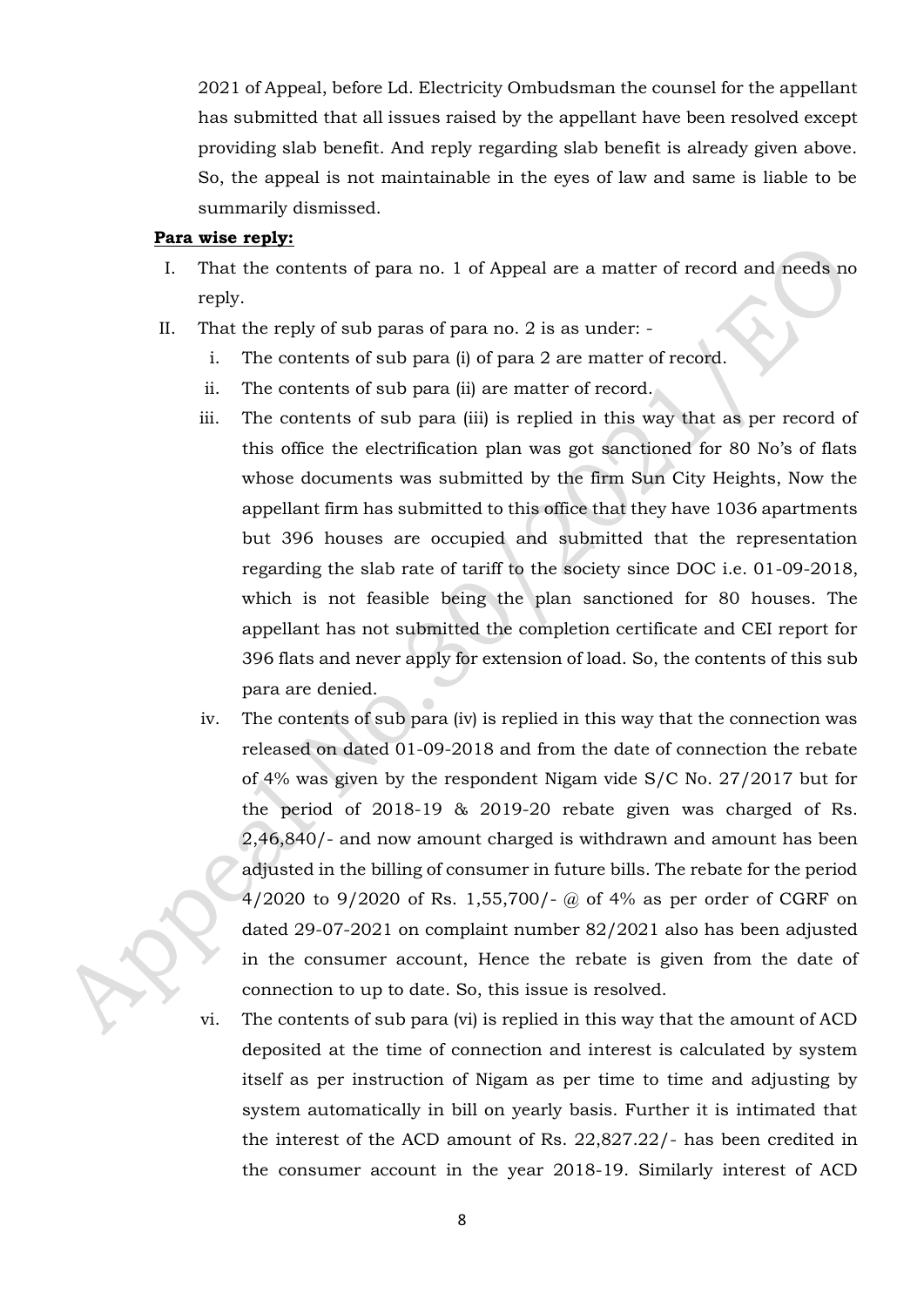amount of Rs. 23,329.36/- is given in the year 2019-20. But the interest of ACD for the year of 2017-18 is not applicable. Hence the contents of this sub para are denied.

- vii. The reply of sub para (vii) is same as sub para (vi), hence no needs to reply again.
- viii. The reply of the contents of the legal notice dated 24-03-2021 has already been given in the reply of sub para (iii), (iv) & (vi) of para no. 2 of appeal which be read as part and parcel to the reply of this para.
- ix. The contents of sub para (ix) are wrong and incorrect, hence it is denied.
- III. That the contents of para 3 is a matter of record.

## **Reply of Grounds:**

- a) That the contents of para (a) are wrong and denied. However, it is submitted that the appellant/complainant wasted the precious time of Hon'ble Commission and department (UHBVN) by filing the false and baseless complaints. And further it is submitted that Hon'ble CGRF has fulfilled its duty and responsibility.
- b) That the contents of para (b) is denied.
- c) That the contents of para (c) are wrong and incorrect, hence it is denied.
- d) That the contents of para (d) is replied in this way that the appellant never intimated regarding this fact to the respondent department.
- e) That the reply of the contents of para (e) has already been given in the reply of sub para (iii) of para no. 2 of appeal which be read as part and parcel to the reply of this para.
- f) That the reply of the contents of para (f) has already been given in the reply of sub para (iii), (iv) of para no. 2 of appeal.
- g) That the contents of para (g) are wrong and incorrect, hence it is denied.
- h) That the contents of para (h) are wrong and incorrect, hence it is denied.
- i) That the contents of para (i) are wrong and incorrect.
- j) That the contents of para (j) are wrong and incorrect, hence it is denied.

That the contents of prayer clause are wrong and incorrect, hence not admitted.

It is, therefore, prayed that the appeal of the appellant may kindly be dismissed with costs. Any other relief to which this Hon'ble Commission deems just and proper may also be awarded, in the interest of justice.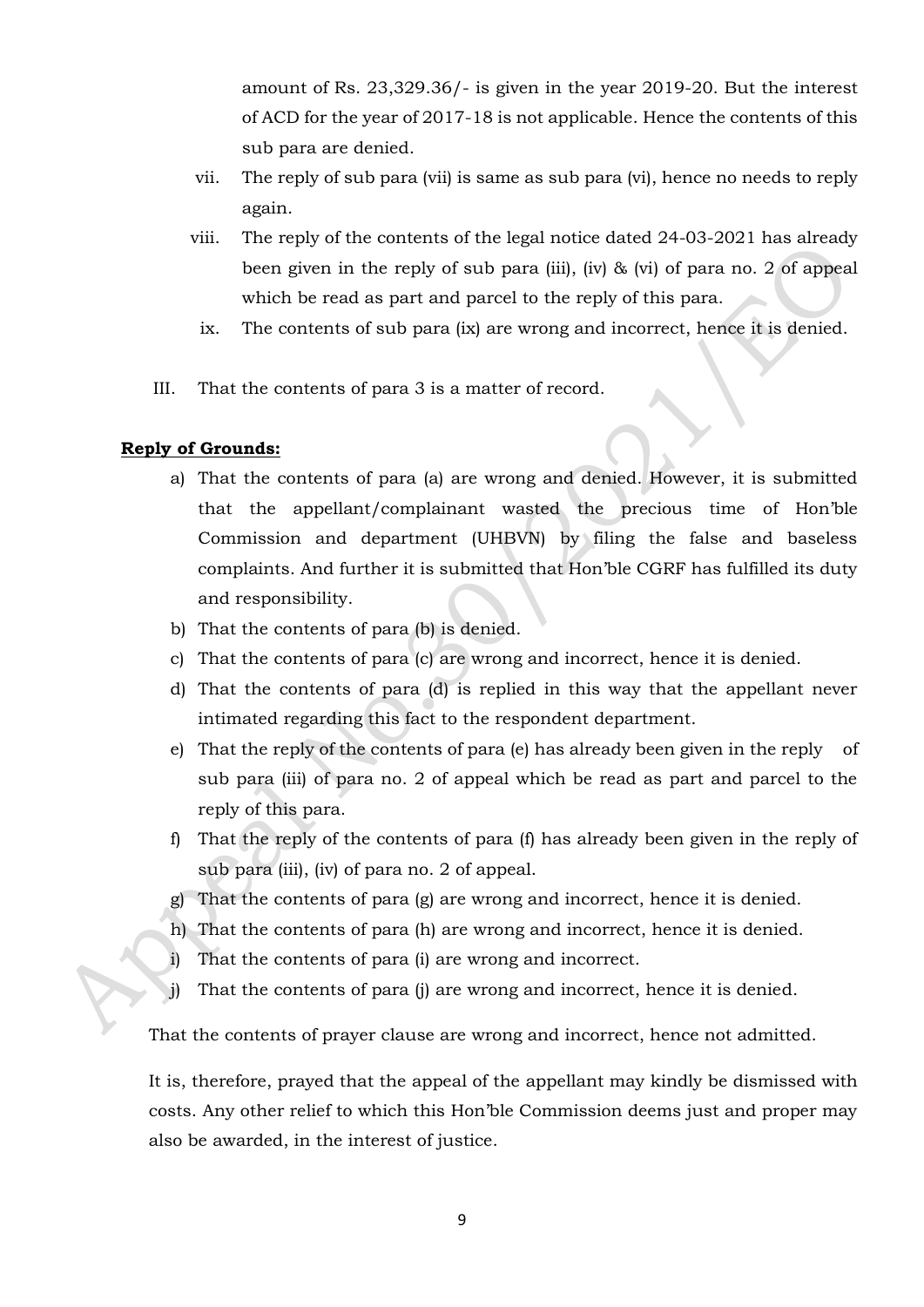9. The appellant vides his email on 30.11.2021 has submitted the rejoinder to the reply filed by the respondent no.2 to the appeal as under: -

#### **REPLY TO THE PRELIMINARY OBJECTIONS: -**

A) That the contents of the para no.1 of the preliminary are wrong and denied. It is denied that the appeal filed by the appellant is nothing but a blatant abuse of the process of law or the same has been filed with ulterior motive to harass and humiliate the respondents. It is denied that the appellant has put bare allegation on the respondent without any basis. It is denied that the appellant has not submitted the completion certificate to the respondent. It is submitted that Town and Country Planning Department has issued the occupancy certificate vide Memo No. ZP-647-Vol.-1/AD(RA)/2018/19934 Dated 09.07.2018 for 442 dwelling units and meter was installed on 09.08.2018 by the respondent and the OC record was with the respondent. It is submitted that extension of load has nothing to do with the slab benefit because as per the tariff provision and as per Single point connection the appellant is required to billed the resident after giving the slab benefit and hence the appellant is also entitled for the same. In number of cases CGRF of DHBVN has passed the order in which the slab benefit was given from the date of connection after verification of the current and past record of billing the consumer and site verification. The respondent has in its reply stated that they are ready to give the slab benefit from the date of filling the complaint before the CGRF after verification but not from the date of connection. But the appellant needs the slab benefit from the date of connection. The respondent is giving the slab benefit to 800 consumers having the sanctioned of 850KW in respect of CA No. 2972260000 (bill is already enclosed at page no. 47 of the appeal), respondent cannot discriminate with the appellant by not giving the slab benefit to some consumer and denying to the appellant on the ground of sanctioned load.

# **REPLY ON MERITS**

- 1. That the contents of para no.1 of the reply on merits needs no rejoinder.
- 2. That the contents of para no.2(i & ii) of the reply on merits needs no reply but the contents of para no.2(iii) of the reply on merits are wrong and denied. It is denied that the plan got sanctioned for 80 houses. It is submitted that electrification plan was for the entire project for 1036 houses, but the appellant has got sanctioned the partial load of 450 KW as at the time of getting the connection sanctioned less load was required.
	- (iv) to (vii) needs no reply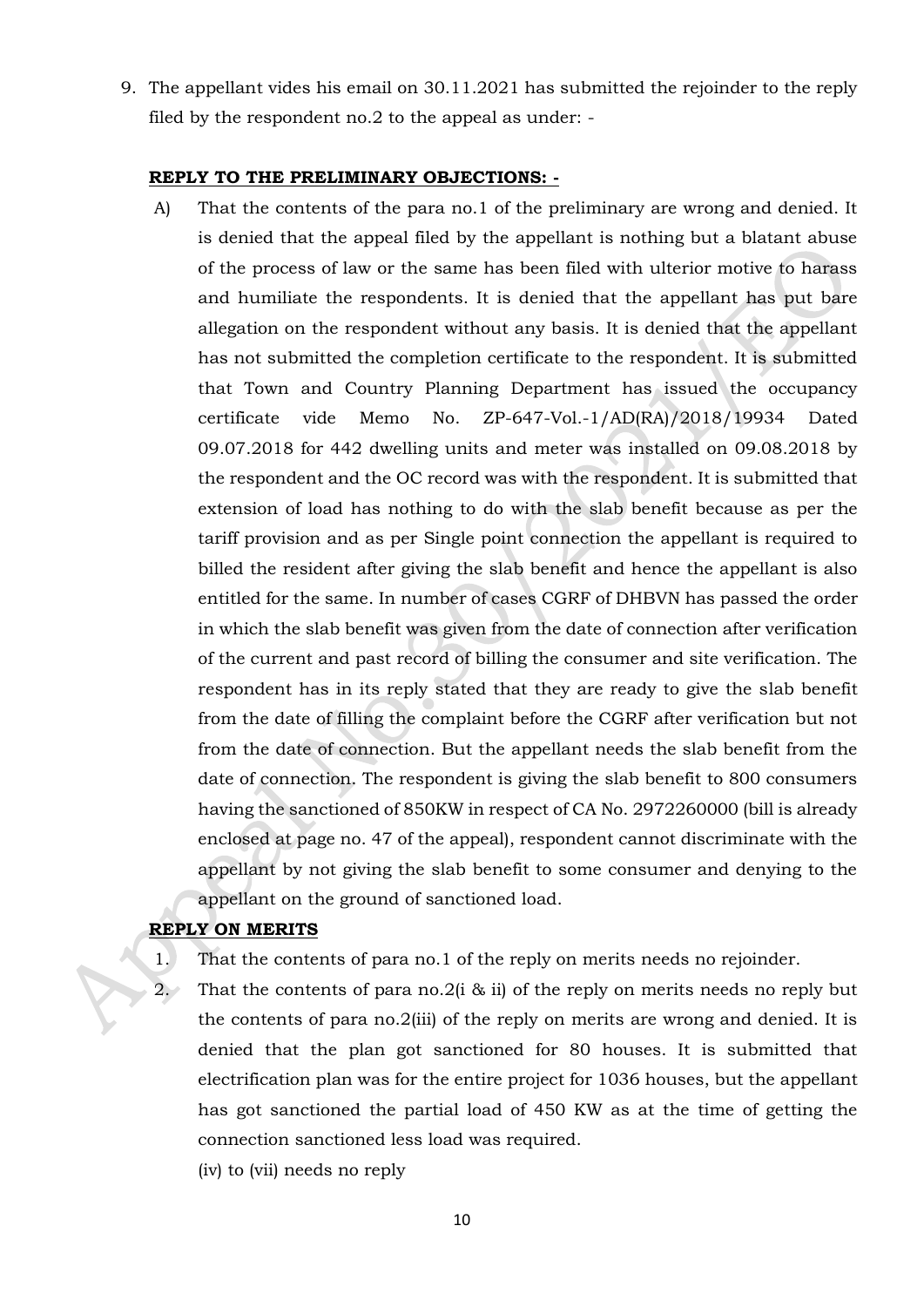(viii) the rejoinder to this reply is same as 2(iii) of the rejoinders.

(ix) of the reply are wrong and denied.

3. That the contents of para no.3 of the reply on merits needs no rejoinder.

## **REPLY ON GROUNDS**

**a to j** That the contents of para no. a to j of the reply on grounds are wrong and denied and corresponding para of the appeal are reaffirmed. Last para is a prayer clause which is wrong and denied. It is therefore, prayed that the appeal of the appellant may kindly be decreed

with cost.

- 10. The hearing was held on 01.12.2021, as scheduled. At the outset, assistant of the counsel for the respondent SDO submitted that Sh. Sanjay Bansal, Advocate could not appear as he was busy in another court and requested to fix next date of hearing for argument. Acceding his request, the matter was adjourned to 06.12.2021.
- 11. The hearing was held on 06.12.2021, as scheduled. Both the parties were present during hearing through videoconferencing and argued the matter at length reiterating their written submissions.
- 12. Upon hearing both the parties and going through carefully the documents placed on record, it is observed that the contention of the appellant to allow the slab system benefit to 180 number of dwelling units till January 2019 and 311 flats dwelling units from Dec.2019 and 330 flats dwelling units from April 2020, 432 dwelling units from Dec. 2020 and 491 dwelling units from June 2021 is not admissible since the appellant had applied for 480 KW load for 80 flats only which was sanctioned by UHBVN on 01.09.2018 as per the detail submitted by the appellant which was as under:-  $\blacktriangle$

| Nos of residential flats    | $= 80$ Nos.         |
|-----------------------------|---------------------|
| Connected load in each flat | $= 6$ KW            |
| <b>Total Load</b>           | $= 80$ X 6 = 480 KW |

Further, no extension of load was applied by the appellant for additional flats. The consumer applied for extension of load from 280 KW to 1000 KW on 29.07.2021 when MDI had been increased.

13. In light of the above, I am of considered view that there is no merit in the present appeal. The same is accordingly dismissed as devoid of merit. Both the parties to bear own cost. The file may be consigned to the record. Given under my hand on this day of **8th December, 2021**.

### **(Virendra Singh) Dated: 8th December, 2021 Electricity Ombudsman, Haryana**